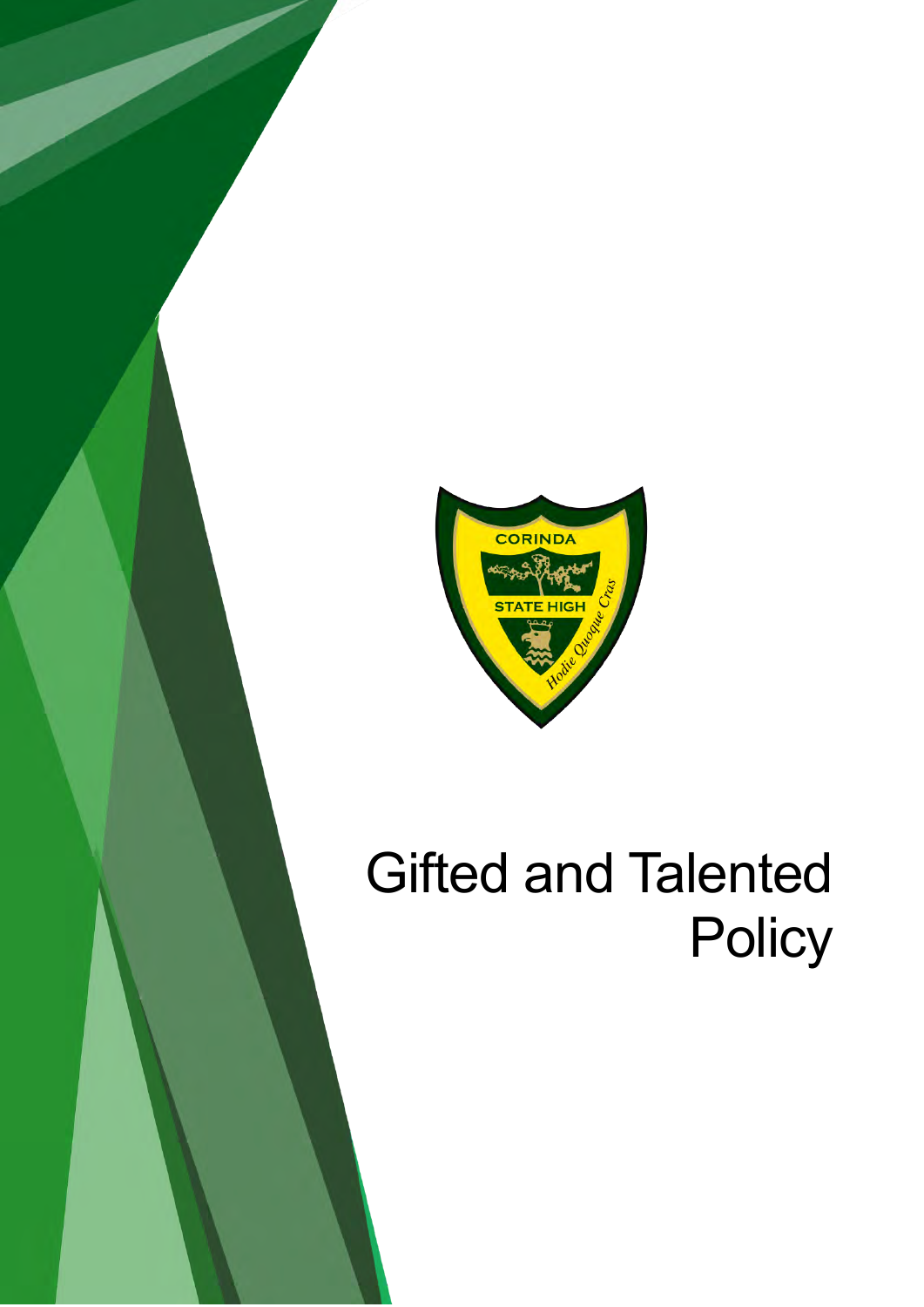

### Contents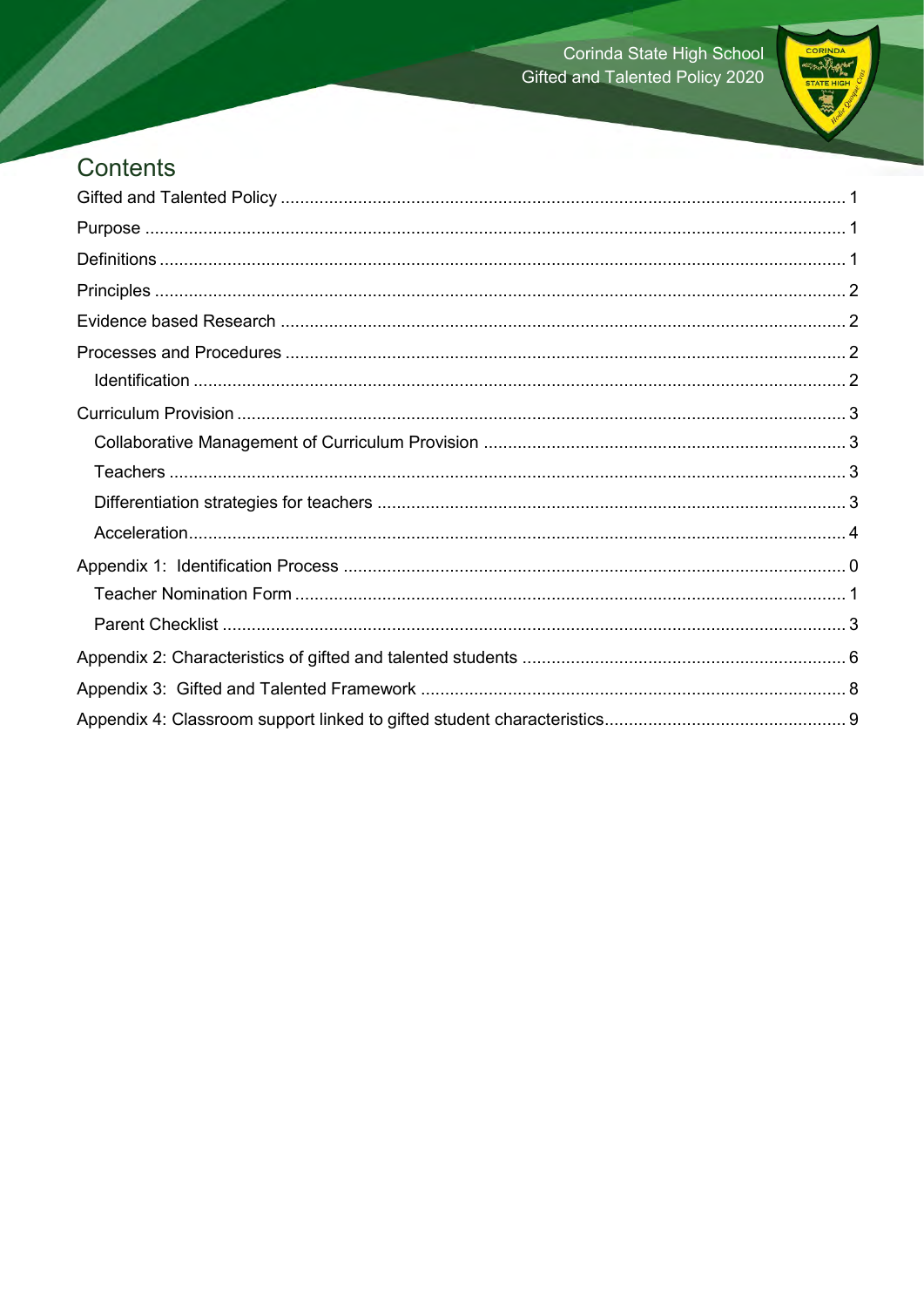

## <span id="page-2-0"></span>Gifted and Talented Policy

## <span id="page-2-1"></span>Purpose

The purpose of this policy is to define and formalise the process of identifying and catering for students identified as gifted, talented or highly capable at Corinda State High School.

Corinda State High School is committed to providing appropriate educational pathways for all students in keeping with Education Queensland's *[P-12 curriculum, assessment and reporting](http://education.qld.gov.au/curriculum/framework/p-12/docs/p-12-carf-requirements.pdf)  [framework](http://education.qld.gov.au/curriculum/framework/p-12/docs/p-12-carf-requirements.pdf)* and providing [the Australian Curriculum in Prep to Year 10 in Queensland state schools](http://education.qld.gov.au/curriculum/framework/p-12/docs/providing-curriculum.pdf)  [from 2017.](http://education.qld.gov.au/curriculum/framework/p-12/docs/providing-curriculum.pdf)

### <span id="page-2-2"></span>**Definitions**

The following definitions reflect the distinction between potential and performance. They recognise the factors involved in developing a student's giftedness into talent.

Gifted students are those whose potential is distinctly above average in one or more of the following domains of human ability: intellectual, creative, social and physical. Giftedness designates the possession and the use of outstanding natural abilities, called aptitudes, in at least one ability domain, to a degree that places an individual at least among the top 10% of age peers in the school.

Talented students are those whose skills are above average in one or more areas of performance. Talent designates the outstanding mastery of abilities over a significant period of time. These are called competencies (knowledge and skills). Outstanding mastery is evident in at least one field of human activity to a degree that places an individual at least among the top 10% of age peers in the school who are or have been active in that field.



*Gagné, F. Transforming gifts into talents: The DMGT as a developmental theory. In N. Colangelo & G.A. Davis (Eds.), Handbook of gifted education (3rd ed., pp. 60–74).Boston: Allyn & Bacon, 2003***.**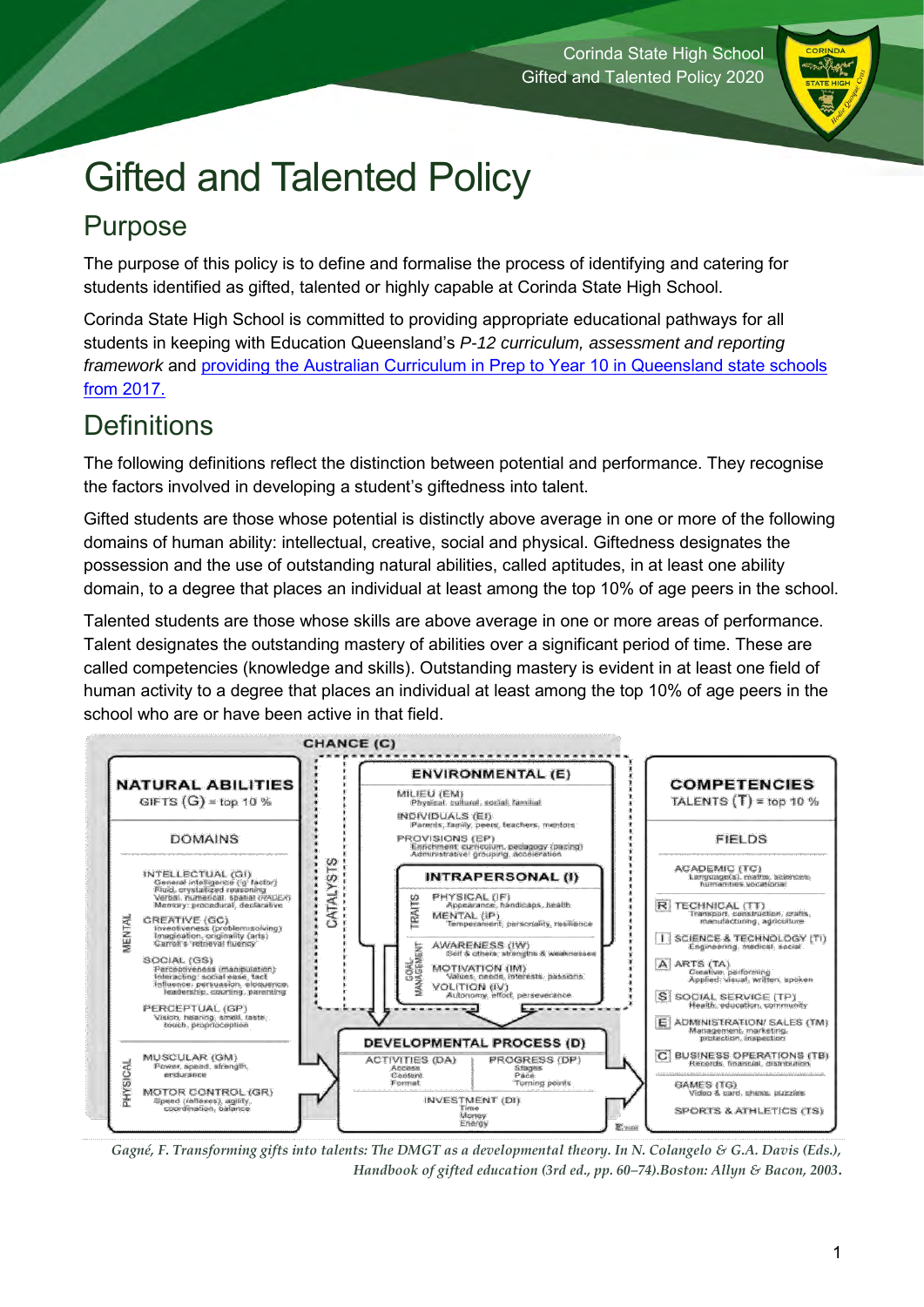

### <span id="page-3-0"></span>**Principles**

The key principles that underpin the Gifted and Talented Policy are;

*Equity* – all students have the right to fair and equitable access to appropriate educational programs that meet their specific needs.

*Recognition of difference* – students who are gifted are recognised as different from their peers in the insightful quality of their thinking and advanced ability.

*Educational Excellence* – all students have the right to appropriate educational programs that result in learning outcomes consistent with their abilities.

**Partnerships** – the education of all students is the shared responsibility of teachers, parents and carers, students and educational administrators.

*Evidence-based Practices* – the schooling of all students must be informed by contemporary research-based practice and ongoing evaluation and improvement.

### <span id="page-3-1"></span>Evidence based Research

The development of Corinda State High School's Gifted and Talented Policy documents and approach to Gifted Education provision has been developed with;

- Education Queensland's Curriculum Provision to Gifted and Talented Students
- John Munro's Curiouser and Curiouser (Curiosity and Powerful Learning)
- Robert Gagne's Differentiated Model of Giftedness and Talent
- Nicholas Colangelo's Handbook for Gifted Education
- National Association of Gifted Learners Australia
- Queensland Association of Gifted and Talented Children Queensland, Australia
- GERRIC Gifted Education Research, Resources and Information Centre
- June Maker Maker Model

### <span id="page-3-2"></span>Processes and Procedures

### <span id="page-3-3"></span>*Identification*

Teachers plan for the fact that students who are gifted or talented in one or more domains are present in every school. These students are identified, using data from a range of sources. The identification process ensures gifted and talented students are not educationally disadvantaged on the basis of racial, cultural or socio-economic background, physical or sensory disability, geographical location or gender.

Corinda State High School uses whole cohort testing and individual student testing to identify highly capable students. All students in year 7 and 10 will sit a diagnostic test (such as Allwell) during semester 1. This will assist in identifying any students who have high intellectual capability. Students who have not completed the diagnostic test may be identified through a range of identification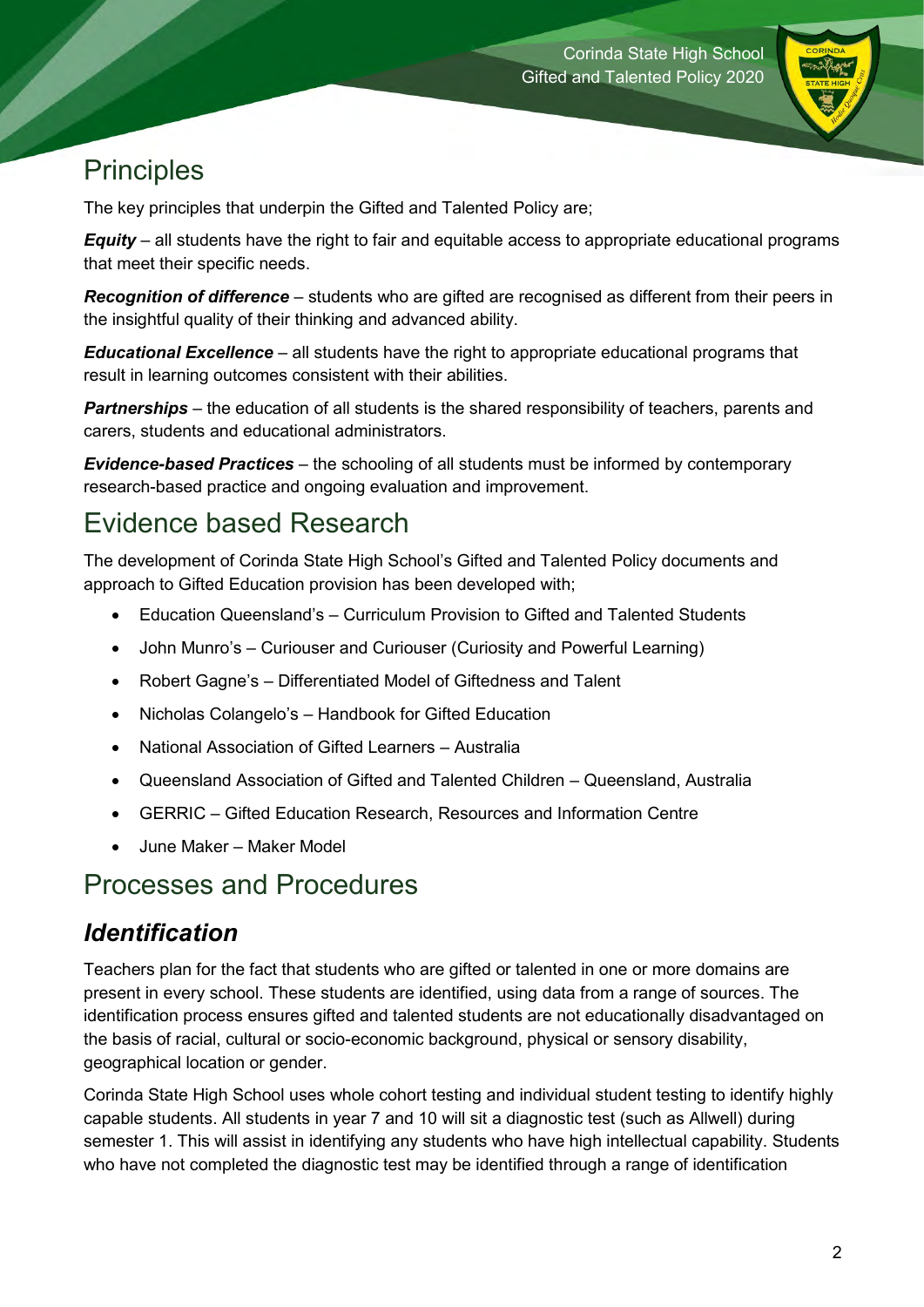

processes including teacher and parent nominations, student work samples, standardised testing including NAPLAN, ICAS reports, PAT M, PAT R and psychometric testing conducted either outside of school or by the Corinda State High School guidance officers. *Refer to Appendices for Identification Flowchart and referral checklists.* 

Knowledge of the characteristics of gifted and talented students (*described in Appendix 2*) will assist teachers to identify and support these students with appropriate strategies.

### <span id="page-4-0"></span>Curriculum Provision

### <span id="page-4-1"></span>*Collaborative Management of Curriculum Provision*

A collaborative team approach is used in the management of curriculum provision for gifted and talented students to provide consistent and continuous identification processes school-wide. This team supports student learning: the Principal, the Deputy Principal in charge of Gifted and Talented, Heads of Department, teachers who have undergone professional development in gifted and talented education, the Guidance Officer, support teachers including literacy and numeracy and classroom teachers.

Once identified students may be placed in an Excellence Class of their choosing if not already. An Individual Curriculum Plan (ICP) may be prepared for the identified student. The student will be assigned an advocate and student well-being and academic achievement meetings and check-ins will be held. Feedback including teacher reports, enrichment activities, parent consultation all form part of the student monitoring.

### <span id="page-4-2"></span>*Teachers*

For gifted and talented students, teachers deliver the curriculum at a level, pace, degree of abstraction and complexity beyond learning expectations for their age peers. Curriculum provision for gifted and talented students addresses their specific learning needs such as:

- a faster pace
- processing more complex information and use of higher order thinking
- lifting and stretching
- opportunities to engage in learning with students of the same or higher ability
- opportunities to undertake challenging work which enables them to develop strategies for persevering with difficult problems.

Teachers of Excellence Classes must undertake Gifted and Talented Training including GERRIC modules or GEMS training. These teachers are supported by Curriculum HODS and the Deputy Principal in charge of Gifted and Talented.

### <span id="page-4-3"></span>*Differentiation strategies for teachers*

Adjusted tasks so that they are required to process more complex and abstract information from a variety of sources (content)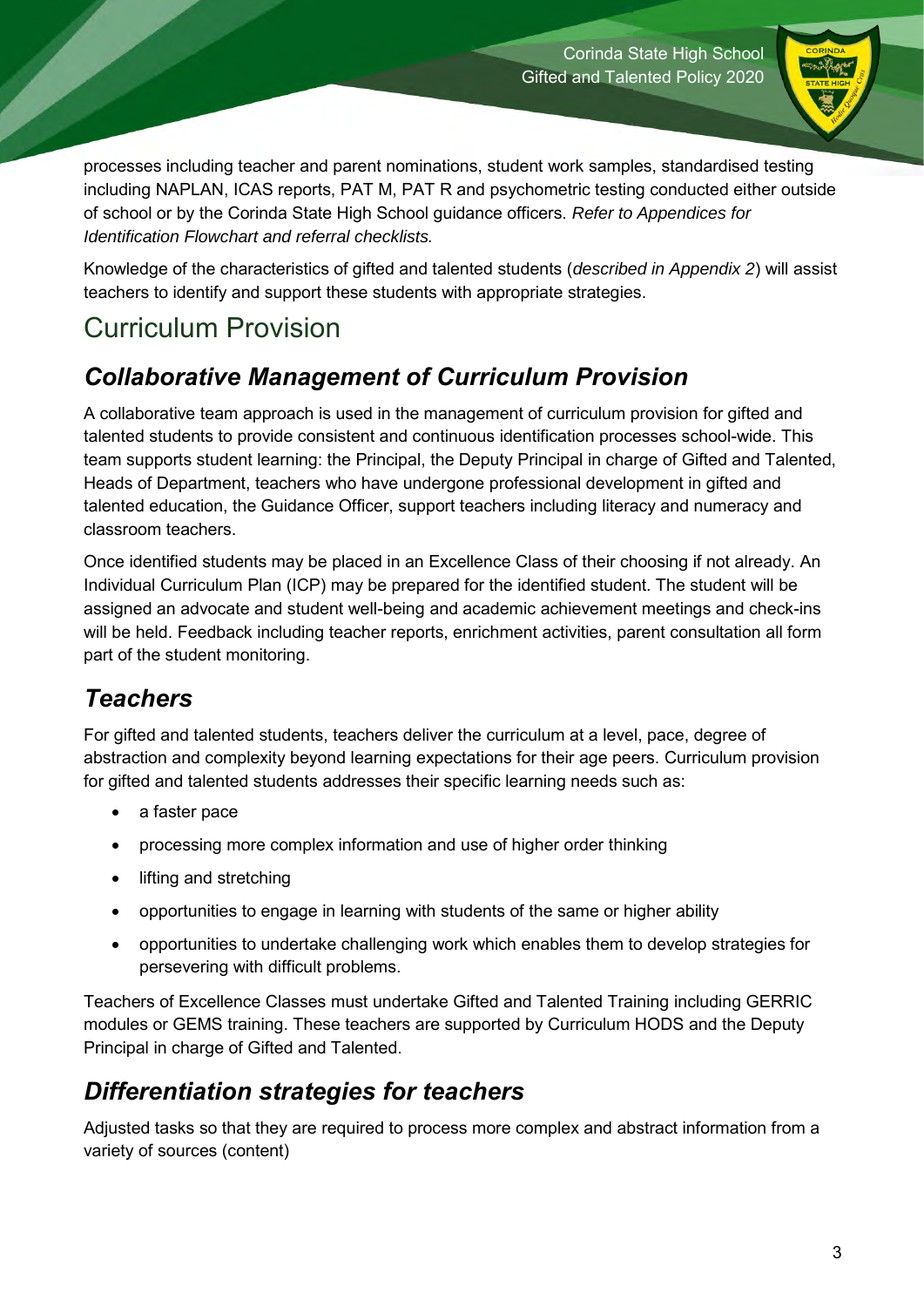

Use a faster pace, this still means providing clear instruction and scaffolding, but with few repetitions (process)

Challenge and support students to set goals and develop higher order thinking skills including problem solving strategies, critical and creative thinking, and self-reflection (process)

Provide opportunities for students to demonstrate imaginative, innovative and rigorous responses that may involve extended outcomes (product)

Encourage students to pursue their interests in independent inquires and negotiated tasks. Provide flexible groupings to enable collaborative work with students of the same or higher ability or shared interests (learning environment)

*Refer to Gifted and Talented Framework (Appendix 3 and 4) for more classroom support strategies.* 

Many gifted and talented students can be catered for through a differentiated curriculum and through enrichment. However, for those whose needs are not being met through differentiation or extension, other options such as acceleration are considered. (Please refer to [Education Queensland](https://education.qld.gov.au/curriculums/Documents/policy-gifted-talented.doc)  [Curriculum Provision to gifted and talented students.\)](https://education.qld.gov.au/curriculums/Documents/policy-gifted-talented.doc)

### <span id="page-5-0"></span>*Acceleration*

Acceleration allows gifted and talented students to progress through an educational program at a faster rate than their age peers.

Acceleration can be provided through:

- Ability groupings within the class may work on higher year-level curriculum for some learning areas, in regular classroom setting.
- Curriculum compacting the purpose of curriculum compacting is to reduce the amount of repetition that the student receives. Pre-assessment determines year level proficiency in a learning area and enables the teacher to provide enrichment or accelerated options.
- Telescoping the curriculum which involves reducing the time a student, or group of students, take to complete the school curriculum, for example, completes one year in a semester or three years in two.
- Subject acceleration in one or more learning areas. This can occur within the school, across primary and secondary schools, or across a secondary school and a tertiary institution.
- Year-level skipping placement at a higher year level for the whole curriculum.
- Radical acceleration placement at a year level that is two or more years higher than current placement.
- Early entry to secondary or tertiary education.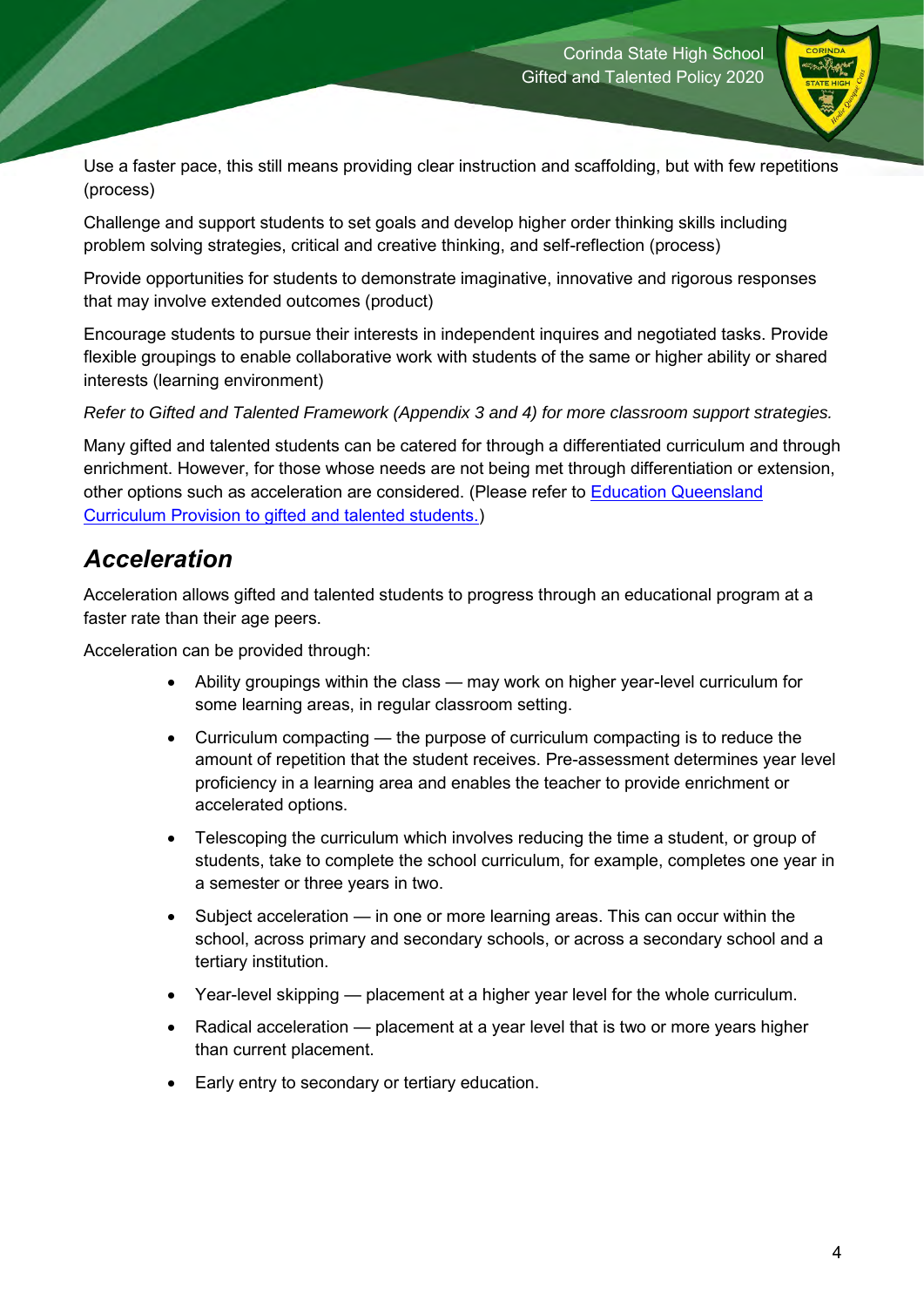<span id="page-6-0"></span>

| Nominate student for                                                                                                                                                                                                                                                              | Appoint case manager                                                                                    | Evaluate case for                                                                                                                                                                                               | Negotiate                                                                                                                                                                                                                                                                      | Provide acceleration                                                                                                                                                                                                                       | Review provision of                                                                                                                                              |
|-----------------------------------------------------------------------------------------------------------------------------------------------------------------------------------------------------------------------------------------------------------------------------------|---------------------------------------------------------------------------------------------------------|-----------------------------------------------------------------------------------------------------------------------------------------------------------------------------------------------------------------|--------------------------------------------------------------------------------------------------------------------------------------------------------------------------------------------------------------------------------------------------------------------------------|--------------------------------------------------------------------------------------------------------------------------------------------------------------------------------------------------------------------------------------------|------------------------------------------------------------------------------------------------------------------------------------------------------------------|
| <b>acceleration</b>                                                                                                                                                                                                                                                               |                                                                                                         | acceleration                                                                                                                                                                                                    | options                                                                                                                                                                                                                                                                        | (or not)                                                                                                                                                                                                                                   | acceleration                                                                                                                                                     |
| Nomination is made<br>by a student's current<br>teacher or member of<br>the support team.<br>The nomination is<br>presented to the<br>support team and<br>must include: parent<br>permission; student's<br>data; history and<br>profile, including<br>school achievement<br>data. | A case manager<br>coordinates the<br>process.<br>Prepare case for<br>evaluation by the<br>support team. | Nomination for<br>acceleration is<br>presented.<br>The case for<br>acceleration is<br>evaluated using case<br>history and student<br>data.<br>The student's current<br>teacher and receiving<br>teacher attend. | Recommenations<br>may include:<br>• maintain current<br>provisions<br>• accelerate within<br>year level (e.g.<br>curriculum<br>compacting)<br>• single subject /<br>learning area<br>accelerations<br>• early entry to<br>secondary / tertiary<br>studies<br>· dual enrolment. | Acceleration plan<br>drafted (individual<br>learning plan).<br>Meeting of support<br>team including<br>current and receiving<br>teachers and parents<br>to endorse the<br>acceleration plan.<br>Principal to sign plan.<br>Implement Plan. | Review student's<br>progress after a<br>minimum six-week<br>trial to ensure the<br>placement matches<br>the needs, interests<br>and abilities of the<br>student. |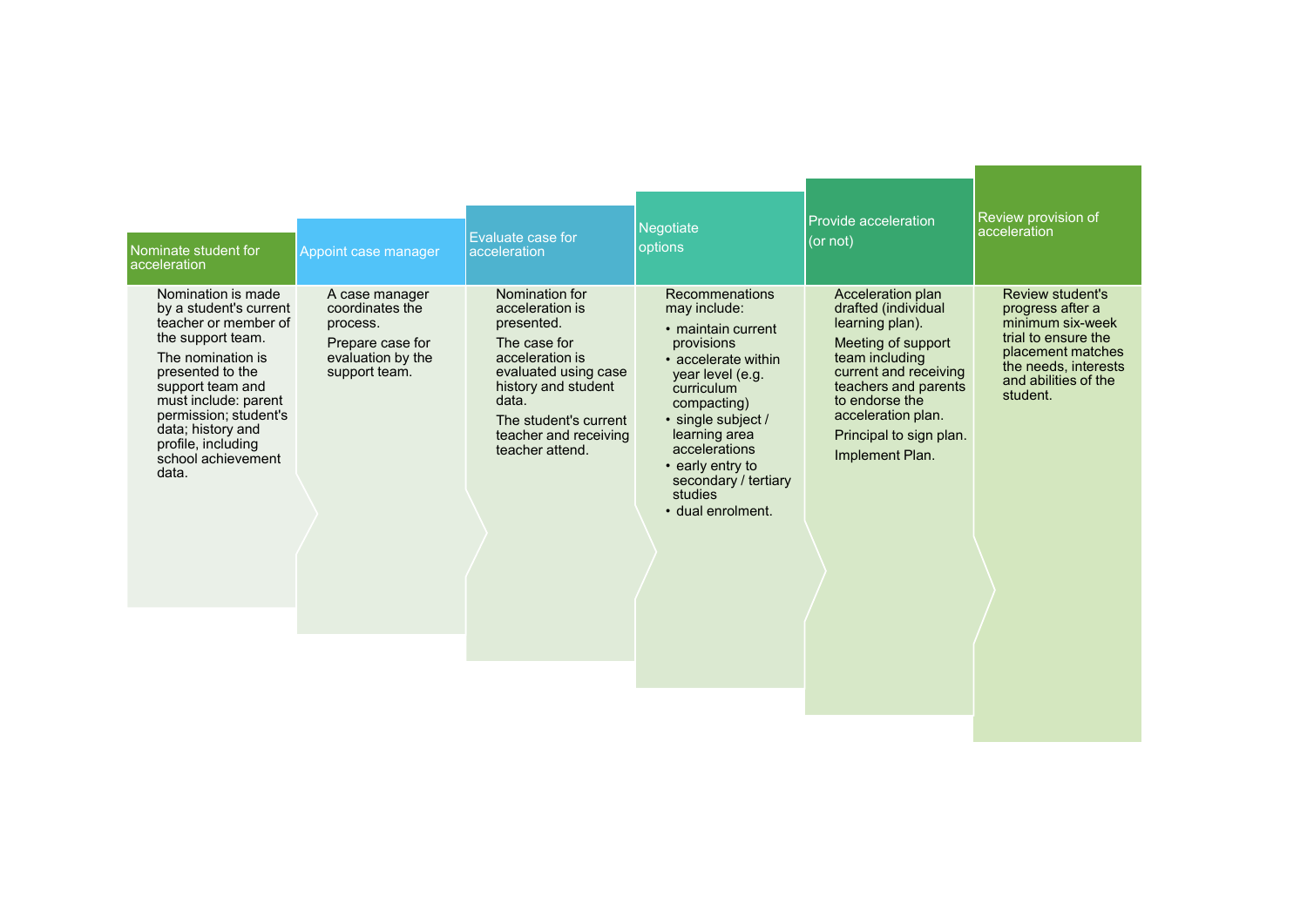

### Appendix 1: Identification Process

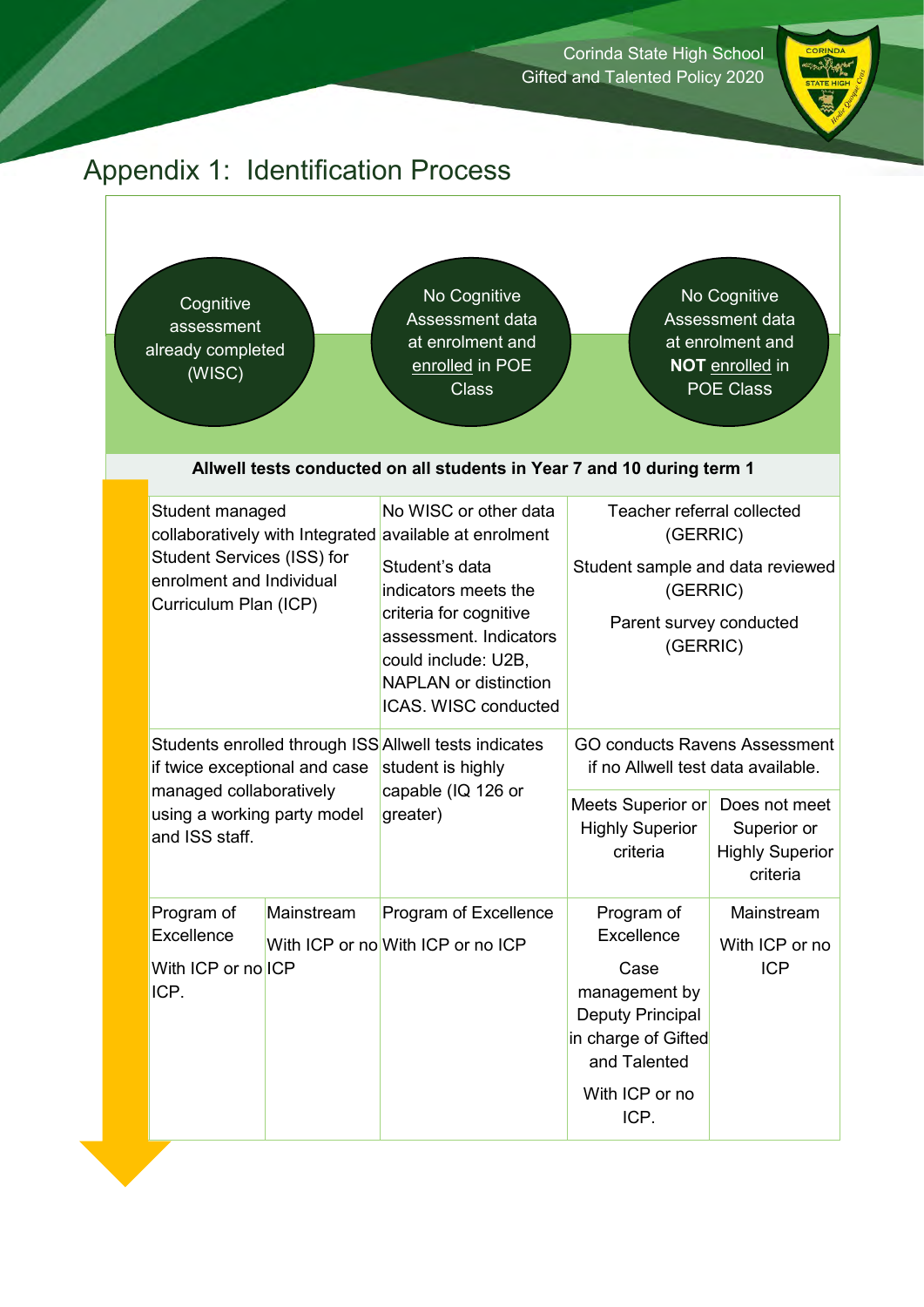

### <span id="page-8-0"></span>*Teacher Nomination Form*

Record the name of your student. Use a highlighter to show each behaviour you observe in the classroom or playground.

| <b>Name of Student:</b> | Age:  |
|-------------------------|-------|
|                         |       |
| Teacher:                | Date: |

| <b>Characteristic</b>                             | <b>Positive Behaviours</b>                                                                                               | <b>Negative Behaviours</b>                                                                                             |
|---------------------------------------------------|--------------------------------------------------------------------------------------------------------------------------|------------------------------------------------------------------------------------------------------------------------|
| <b>Highly curious</b>                             | • asks lots of questions<br>inquisitive<br>remembers details                                                             | asks inappropriate questions<br>poor group participant<br>easily diverted from task                                    |
| <b>Abstract thinker</b>                           | • makes generalisations<br>• tests out ideas                                                                             | • questions others<br>• questions authority                                                                            |
| Flexible thinker                                  | • employs variety of strategies to work<br>something out                                                                 | • manipulates people and situations<br>by using a variety of strategies                                                |
| Clever use of humour                              | • enjoys 'adult' humour<br>• gets teachers' jokes                                                                        | • uses humour at the expense of<br>others                                                                              |
| Superior vocabulary                               | • heightened involvement in<br>discussions<br>• enjoys adult-like discussions                                            | • may be bossy or overbearing when<br>working with others                                                              |
| Advanced reading                                  | • reads widely<br>• advanced vocabulary and<br>comprehension                                                             | • reads constantly<br>• neglects peer interaction and work -<br>prefers to read                                        |
| Retention of<br>knowledge; fast<br>learner        | • moves beyond core content and<br>skills quickly<br>• detailed recall of facts                                          | • rushes work, then disrupts others<br>• monopolises class discussions                                                 |
| Long attention span                               | • concentrates and focuses on an<br>area of interest for a long period of<br>time                                        | • easily distracted unless the task is<br>an area of passion or interest                                               |
| Independent                                       | • self-directed<br>• focused on task in research or study                                                                | • reduced involvement in discussion<br>or group work<br>• uncooperative in a group                                     |
| High level of<br>responsibility and<br>commitment | • sets attainable goals<br>• learns to accept own limitations<br>• tolerant of peers in a group                          | • self-critical<br>• perfectionist when completing tasks<br>• sets unrealistic expectations for<br>other group members |
| Strong feelings and<br>opinions                   | • listens to others<br>• shows concern and interest<br>• considers others' points of view<br>• aware of others' feelings | • speaks out and lacks fact<br>• overreacts to others' comments and<br>reactions<br>• confrontational                  |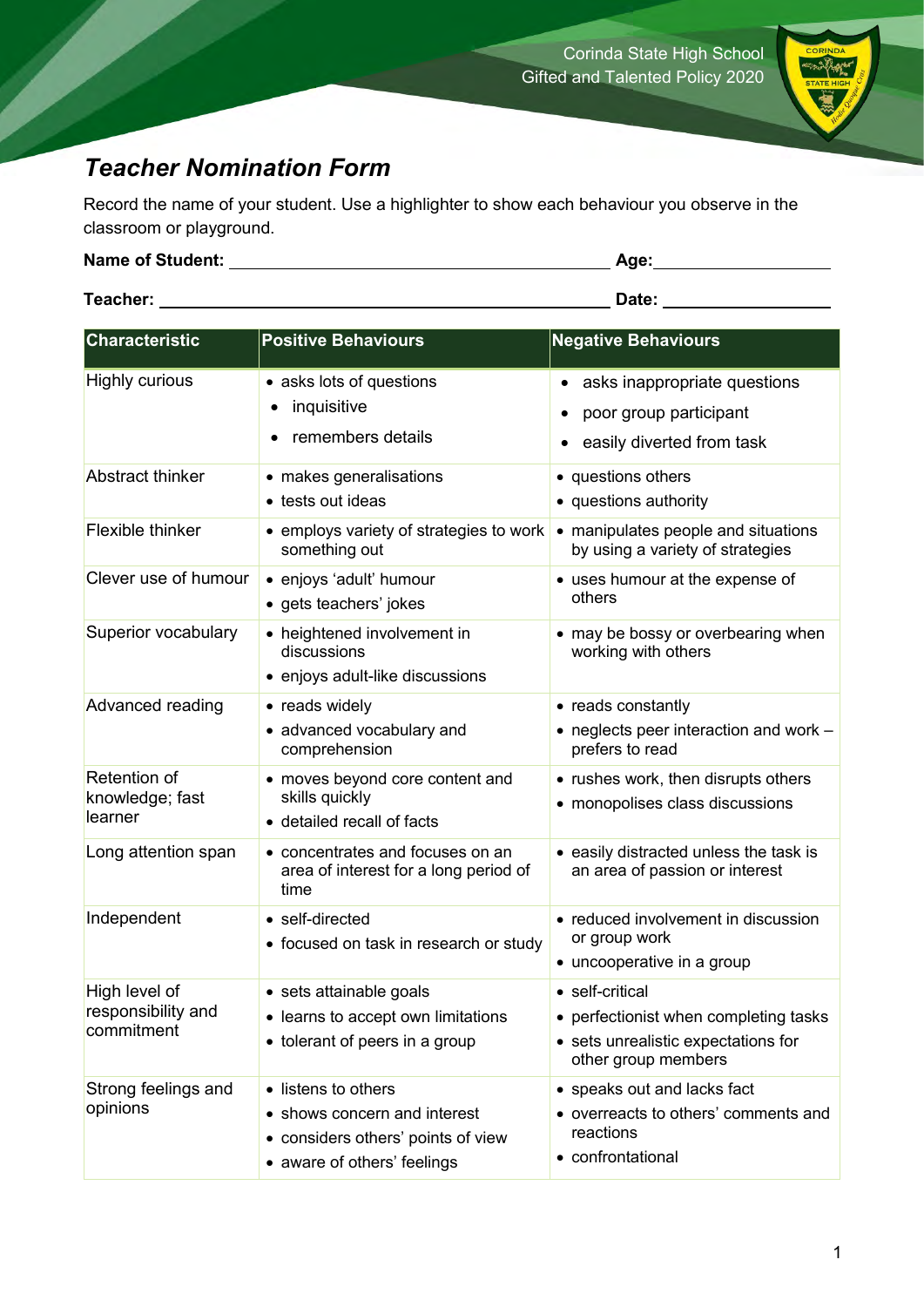

| <b>Characteristic</b> | <b>Positive Behaviours</b>                                                                                                                                                  | <b>Negative Behaviours</b>                                                                                                                                                    |
|-----------------------|-----------------------------------------------------------------------------------------------------------------------------------------------------------------------------|-------------------------------------------------------------------------------------------------------------------------------------------------------------------------------|
|                       | Strong sense of justice • empathises with those less fortunate<br>• wants to 'save the world'<br>• stands up for other children whom<br>they think have been poorly treated | argues the rules in games e.g.<br>handball<br>• frustration when others don't play<br>exactly by rules<br>• asks older children or adults to solve<br>issues seen as 'unfair' |
| Original and creative | • comes up with ideas 'out of the box'<br>• sees problems as a whole<br>• connects thoughts and feelings                                                                    | • unaccepting of status quo<br>• absent-minded or daydreamer<br>• asks unrelated questions<br>• disorganised                                                                  |
| High energy level     | • wide variety of interests<br>• organises time well<br>• high level of individualised learning                                                                             | • often difficult to live with<br>• may appear hyperactive<br>• easily bored so seeks out new things<br>to explore                                                            |
| Immersion learner     | • wants to know everything about a<br>topic<br>• becomes an expert on a topic by<br>reading widely or talking to people                                                     | • focuses on topics of interest to them,<br>at the expense of classroom work<br>• shows off knowledge to prove others<br>wrong                                                |

**Caroline Merrick, 2004**

### **Scoring the Checklist**

Have you highlighted more than 5 different behaviour boxes? YES / NO

How many characteristics (in the first column) are being displayed? **For all any contact to the example of** 

#### **Conclusions:**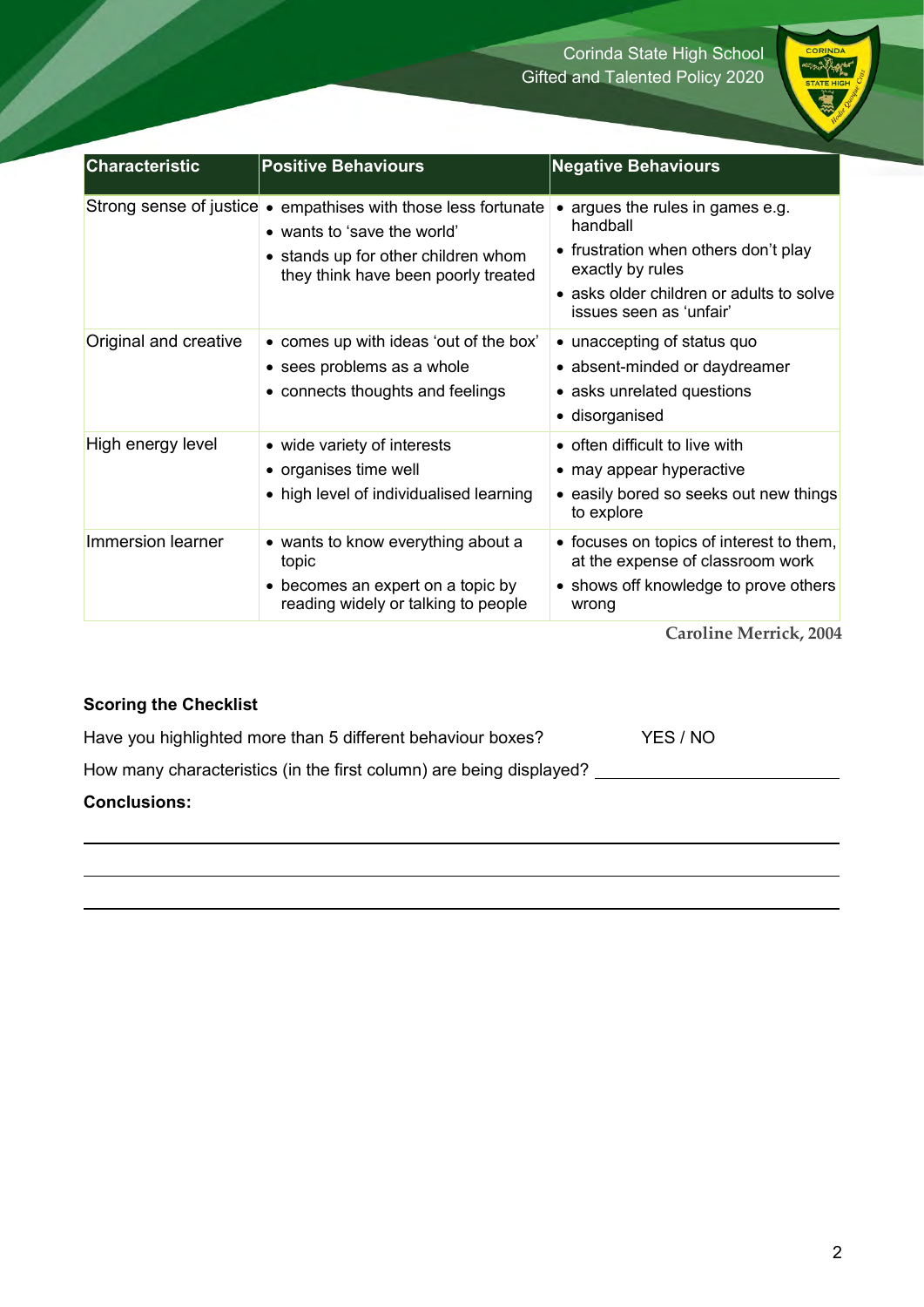

### <span id="page-10-0"></span>*Parent Checklist*

*Modified from GERRIC teacher resource.* 

Carefully read each of the following descriptions. Each item is followed by a series of examples; use the examples to help understand the description in the item. Decide how much you agree that your child is like the description. Mark your agreement on the scale from strongly agree (**SA**) to strongly disagree (**SD**). Circle one number for each item. If you are unclear or have not noticed how your child compares to an item, circle the **Unsure or don't know** option. Then, tell us about a time your child did the things in the item. Try to recall specific incidents or examples about your child. Feel free to add extra pages of stories or examples to tell us more about your child.

| Child's    | <b>Child's DOB:</b> |
|------------|---------------------|
| name:      |                     |
| Your name: | Date:               |

#### **My child:**

**1.** Has a quick recall of information.

e.g. immediately remembers facts, series of numbers, events, words from songs or movies, or parts of a conversation heard earlier

SA 10 9 8 7 6 5 4 3 2 1 0 SD Unsure or don't know *A personal example:* 

**2.** Knows a lot more about some topics than other children do at that age.

e.g. recounts facts about dinosaurs, sports, electronics, maths, books, animals, music etc., finds out a lot about a particular subject on his or her own

SA 10 9 8 7 6 5 4 3 2 1 0 SD Unsure or don't know *A personal example:* 

**3.** Uses advanced vocabulary.

e.g. surprises older children and adults with the big words used; uses words unusual for a child, knows the correct terms, exact words or labels for things; acts and speaks like a grown-up when talking to adults; uses simpler words when talking to peers or younger children

SA 10 9 8 7 6 5 4 3 2 1 0 SD Unsure or don't know

*A personal example:*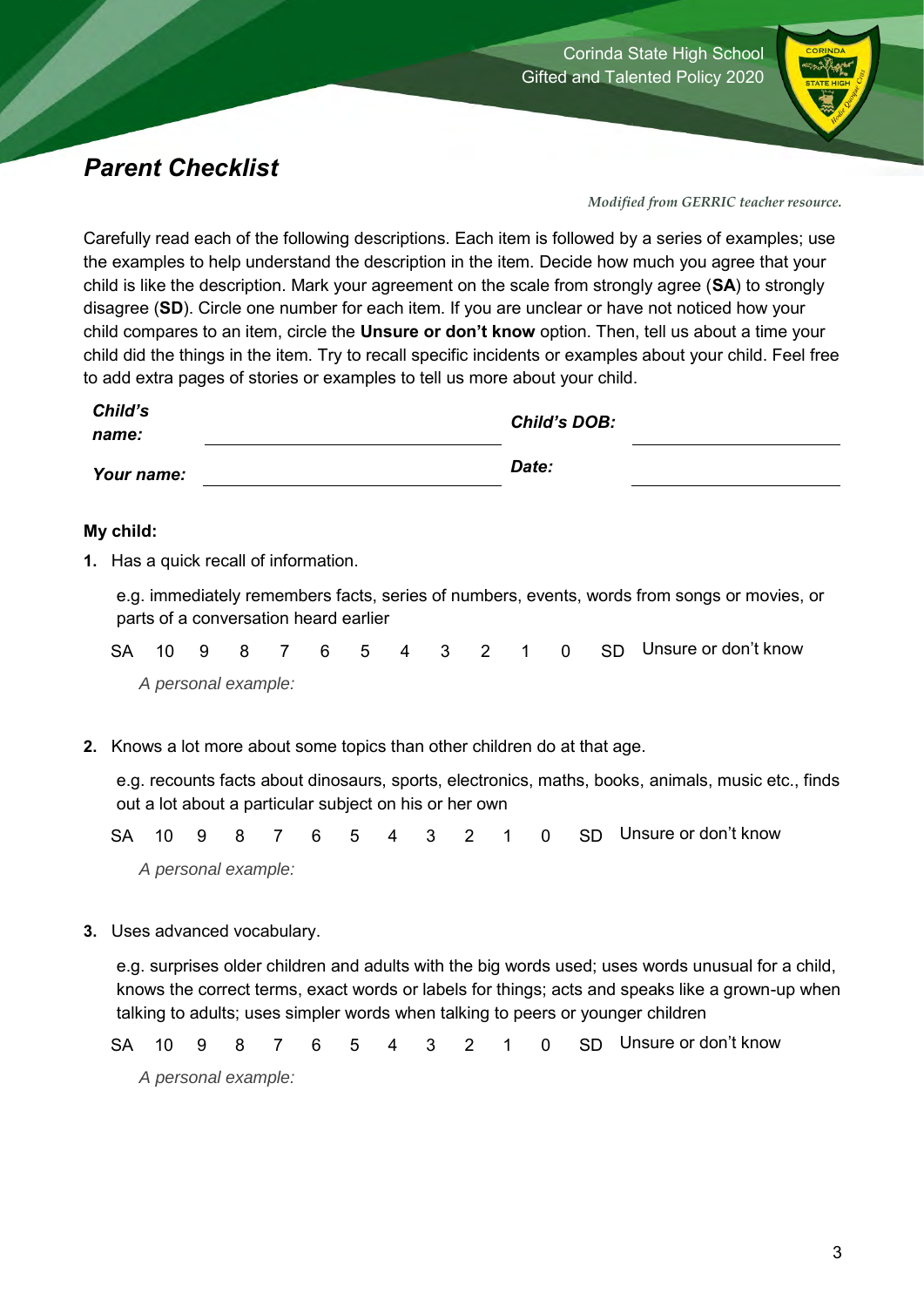

**4.** Began to read or write early.

e.g. said or could read individual words at a very young age; started to read before entering school; likes to write or tell stories; learned to read without being taught

SA 10 9 8 7 6 5 4 3 2 1 0 SD Unsure or don't know *A personal example:* 

**5.** Shows unusually intense interest and enjoyment when learning about new things.

e.g. has lots of energy and interest when learning; frequently and persistently asks how and why questions; is not satisfied with simple answers; wants to know details; loves how-to-do and nonfiction books

SA 10 9 8 7 6 5 4 3 2 1 0 SD Unsure or don't know *A personal example:* 

**6.** Understands things well enough to teach others.

e.g. teachers other children how to do things; explains things so that others can understand; explains areas of interest to adults

SA 10 9 8 7 6 5 4 3 2 1 0 SD Unsure or don't know *A personal example:* 

**7.** Is comfortable around adults

e.g. spends time with and talks to adults who visit the house; likes the company of adults; enjoys talking with adults; understands adult humour and creates funny sayings or jokes adults can appreciate

SA 10 9 8 7 6 5 4 3 2 1 0 SD Unsure or don't know *A personal example:* 

**8.** Shows leadership abilities

e.g. other children ask my child for help; organises games and activities for self or others; makes up the rules and directs group activities; may be bossy

SA 10 9 8 7 6 5 4 3 2 1 0 SD Unsure or don't know *A personal example:*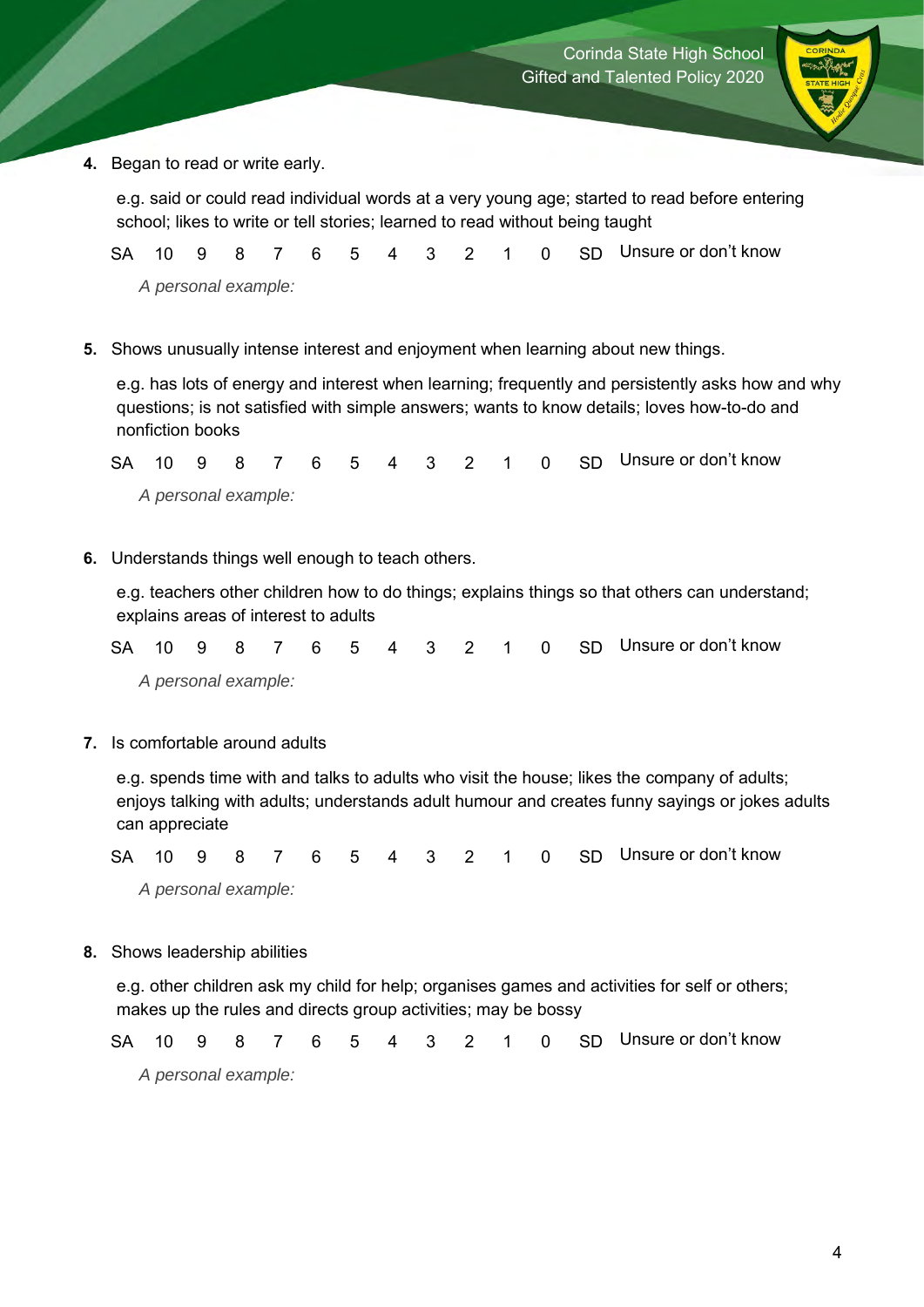

**9.** Is resourceful and improvises well.

e.g. puts together various household objects to make inventions or solve a problem; uses unusual objects for projects; uses objects in unusual ways; makes "something out of nothing"

SA 10 9 8 7 6 5 4 3 2 1 0 SD Unsure or don't know *A personal example:* 

**10.** Uses imaginative methods to accomplish tasks.

e.g. makes creative short cuts; doesn't always follow the rules; good at finding creative ways to get out of work

SA 10 9 8 7 6 5 4 3 2 1 0 SD Unsure or don't know *A personal example:* 

**11.** Use the rest of the page and/or its back to tell us anything you think is important about your child that we have not asked about. Please feel free to add any information you think might be useful in giving us a clear picture of what your child has done. Be as specific as possible in describing your child's interests and accomplishments.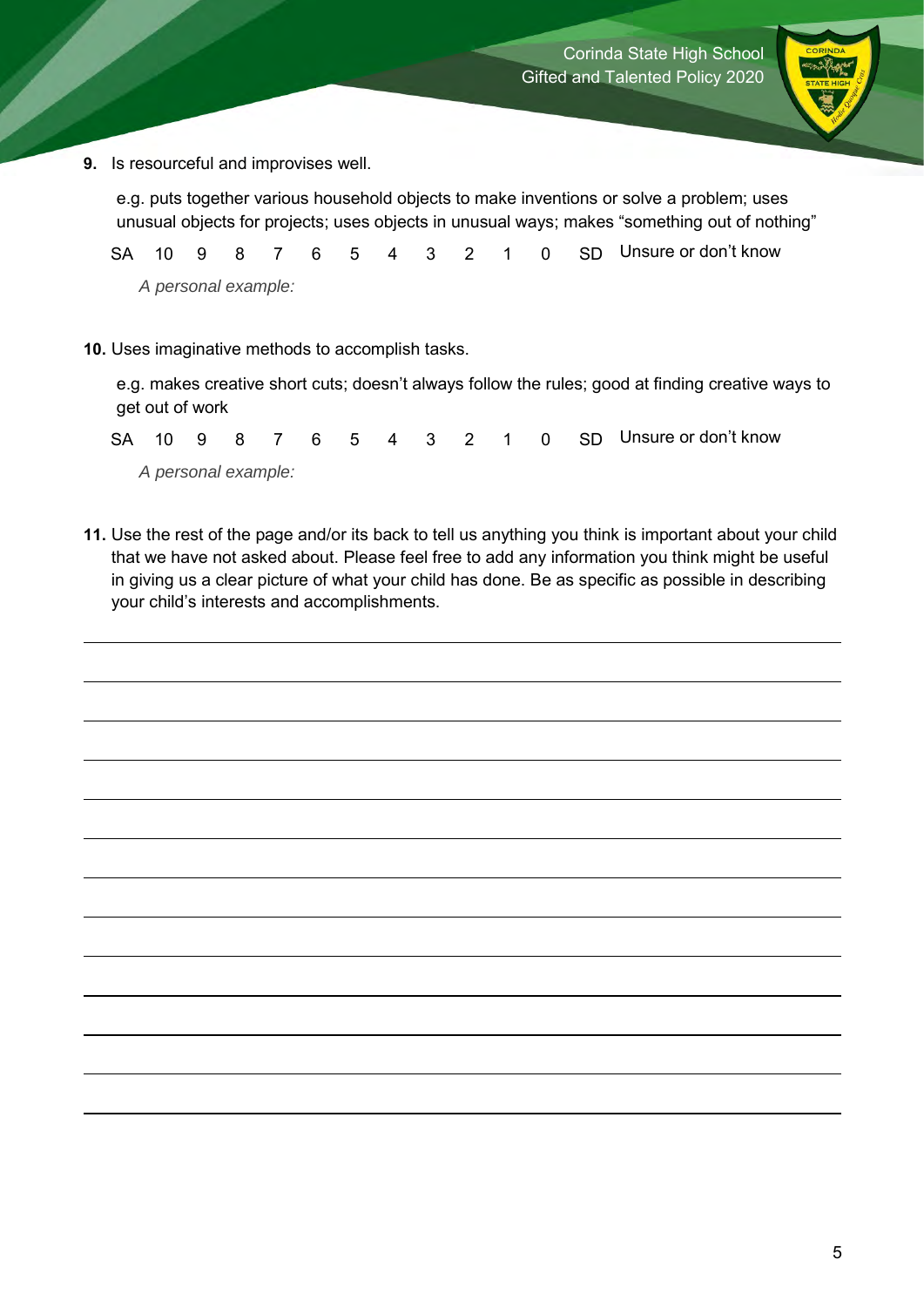

### <span id="page-13-0"></span>Appendix 2: Characteristics of Gifted and Talented Students

Students who are gifted and talented in one or more domain are present in every school and across all groups of learners, including:

- underachievers;
- students requiring learning support;
- students with disability;
- students from non-English speaking backgrounds;
- students from culturally diverse backgrounds;
- socio-economically disadvantaged students; and
- geographically isolated students.

It is important for all teachers, principals, guidance officers, as well as parents to be aware of the characteristics of gifted students so that these students are identified and supported with appropriate strategies. Typical characteristics which may indicate giftedness include:

- Shows superior reasoning powers and marked ability to handle ideas; can generalise readily from specific facts and can see subtle relationships; has outstanding problem-solving ability.
- Shows persistent intellectual curiosity; asks searching questions; shows exceptional interest in the nature of man and the universe.
- Has a wide range of interests, often of an intellectual kind; develops one or more interests to considerable depth.
- Is markedly superior in quality and quantity of written and/or spoken vocabulary; is interested in the subtleties of words and their uses.
- Reads avidly and absorbs books well beyond his or her years.
- Learns quickly and easily and retains what is learned; recalls important details, concepts and principles; comprehends readily.
- Shows insight into arithmetical problems that require careful reasoning and grasps mathematical concepts readily.
- Shows creative ability or imaginative expression in such things as music, art, dance, drama; shows sensitivity and finesse in rhythm, movement, and bodily control.
- Sustains concentration for lengthy periods and shows outstanding responsibility and independence in classroom work.
- Sets realistically high standards for self; is self-critical in evaluating and correcting his or her own efforts.
- Shows initiative and originality in intellectual work; shows flexibility in thinking and considers problems from a number of viewpoints.
- Observes keenly and is responsive to new ideas.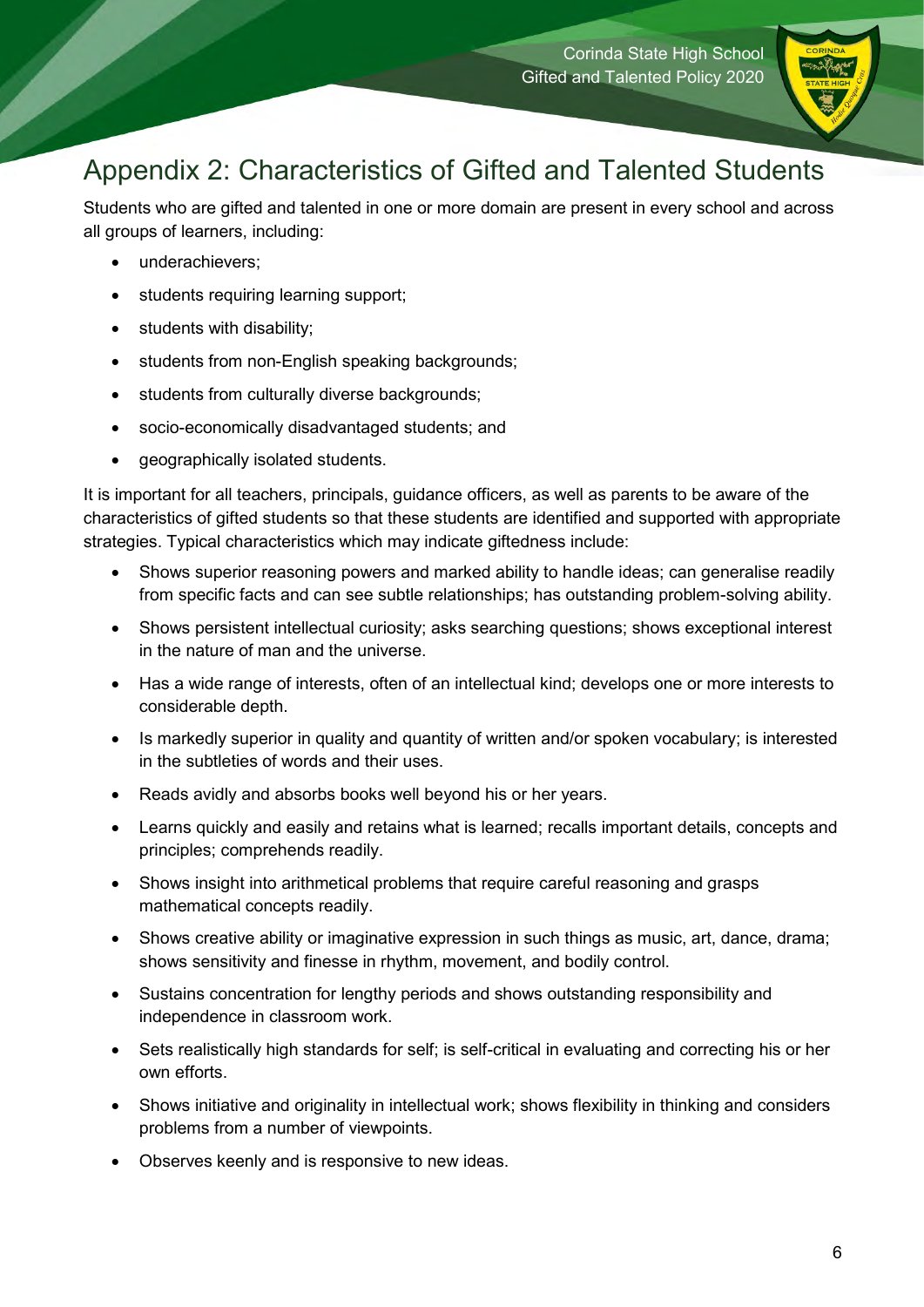

- Shows social poise and an ability to communicate with adults in a mature way.
- Gets excitement and pleasure from intellectual challenges; shows an alert and subtle sense of humour.

<span id="page-14-0"></span>*Note: Not all gifted students will display all of these characteristics, all of the time.* [http://www.nagc.org/resources-publications/resources/my-child-gifted/common-characteristics](http://www.nagc.org/resources-publications/resources/my-child-gifted/common-characteristics-gifted-individuals)[gifted-individuals](http://www.nagc.org/resources-publications/resources/my-child-gifted/common-characteristics-gifted-individuals)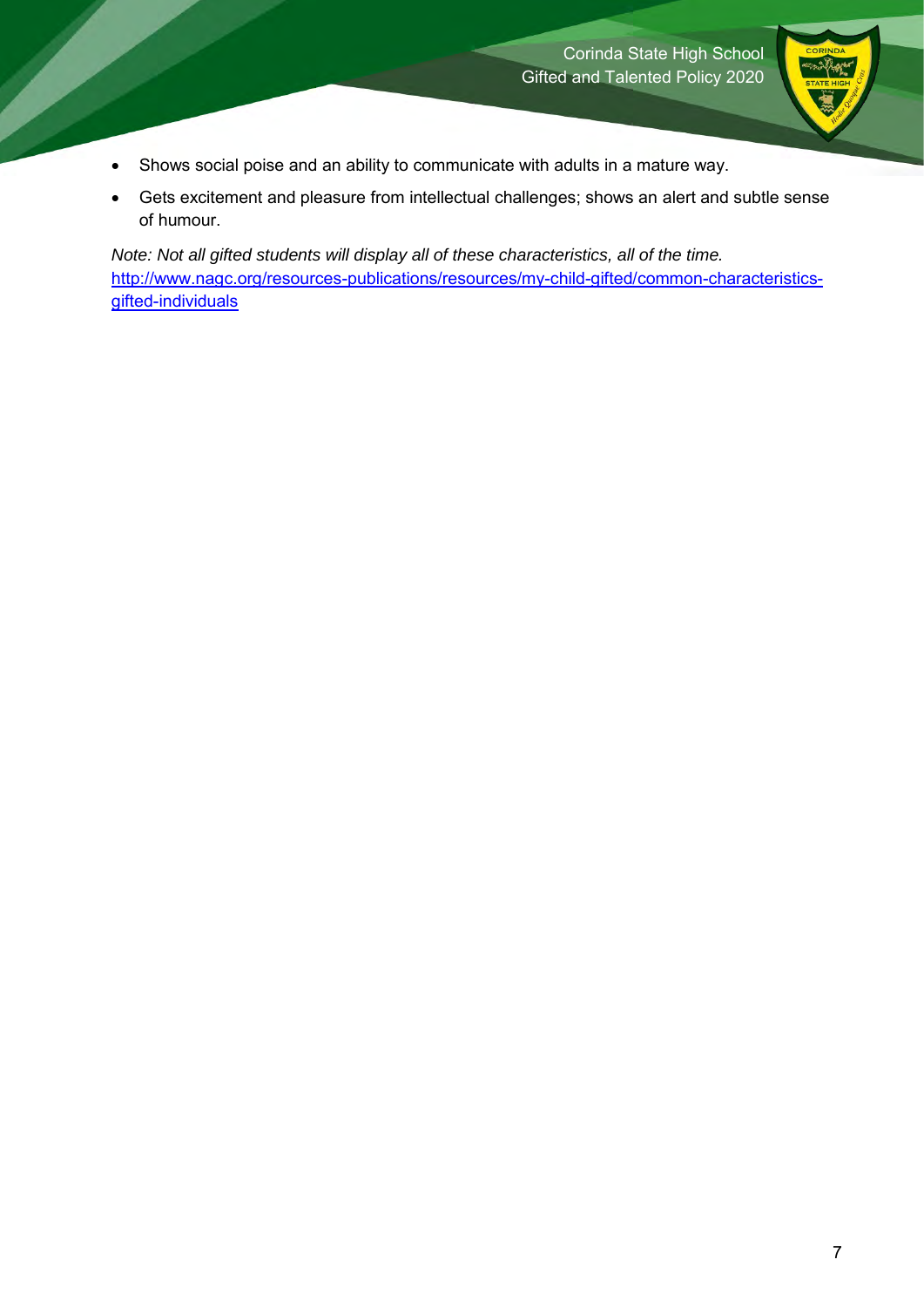Corinda State High School Gifted and Talented Policy 2020

### Appendix 3: Gifted and Talented Framework

#### **GIFTED & TALENTED EDUCATION AT CORINDA**

#### **Objectives of Excellence Programs**

#### **Students:**

- 100% are achieving A or B results in Achievement, Effort and Behaviour
- 80% of students are achieving an A
- Are challenged and engaged by innovative and exciting learning environments

#### **Staff**:

- Are skilled and passionate
- Complete application for Program of **Excellence**

#### **Curriculum**:

- Is unique to the Excellence Program
- Is linked to ACARA
- Has authentic and rich partnerships that value add

#### **Differentiation**

**Whatever** adjustments are made, they need to reflect the ability of gifted and talented students to:

- learn at a faster rate
- find, solve and act on problems more readily
- manipulate abstract ideas and make connections to an advanced degree

**Overall**, adjustments should comprise elements of any or all of the following:

- faster pace (acceleration, compacting)
- greater breadth (enrichment)
	- more depth (extension). *(Australian Curriculum Version 8)*

**Accelerated** Progression in the form of ICPs may be appropriate.

#### **Strategies**

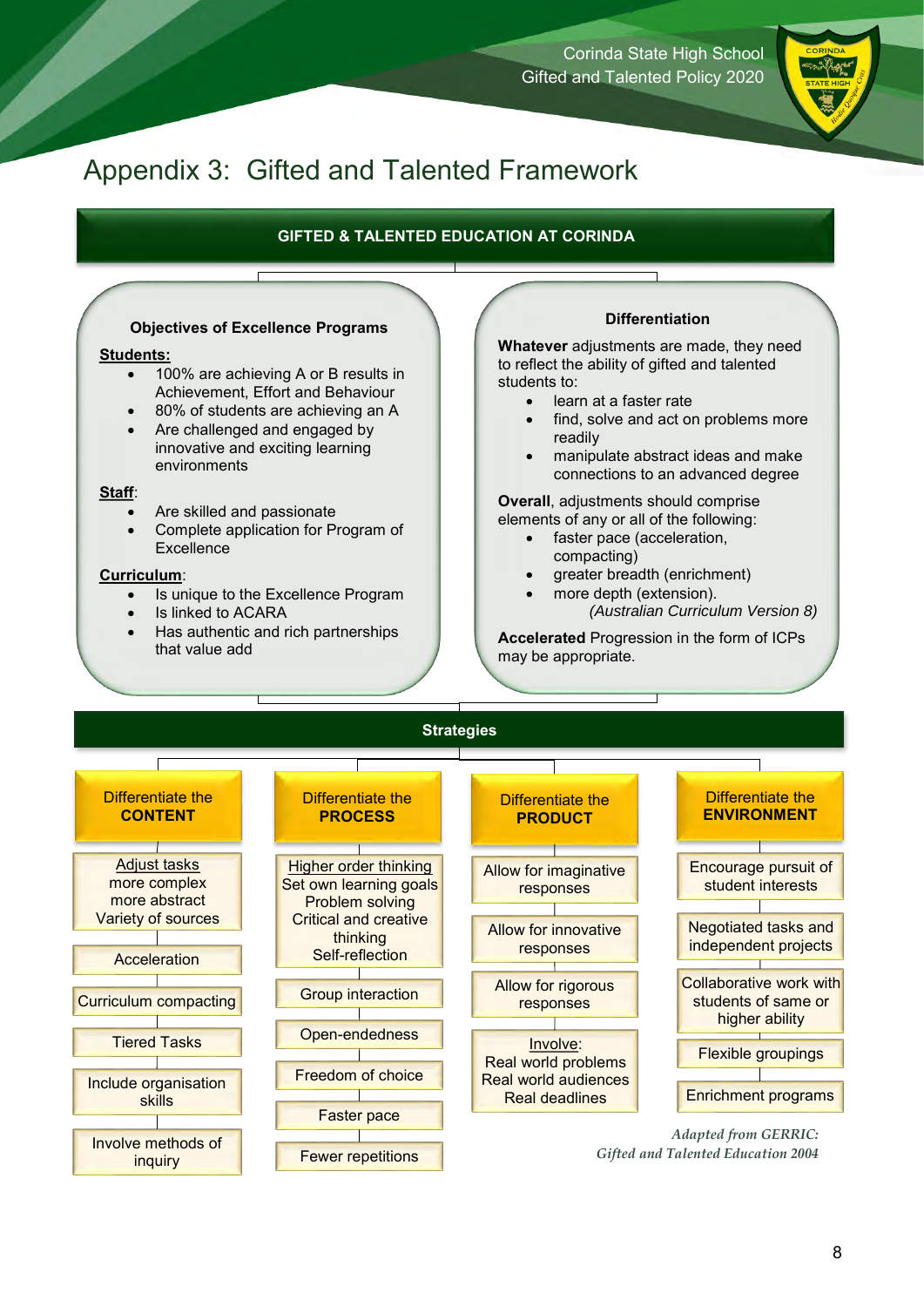

### <span id="page-16-0"></span>Appendix 4: Classroom Support Linked to Gifted Student Characteristics

| <b>Characteristics</b><br>of students                                      | <b>Possible negative</b><br>classroom behaviours                                                                                                                                                                                             | Some classroom needs                                                                                                                                                                                                                                                                                                   | <b>Resultant positive</b><br>classroom behaviours                                                                                                   |
|----------------------------------------------------------------------------|----------------------------------------------------------------------------------------------------------------------------------------------------------------------------------------------------------------------------------------------|------------------------------------------------------------------------------------------------------------------------------------------------------------------------------------------------------------------------------------------------------------------------------------------------------------------------|-----------------------------------------------------------------------------------------------------------------------------------------------------|
| Heightened<br>levels of curiosity<br>and a wide<br>variety of<br>interests | Takes on too many<br>$\bullet$<br>projects<br>Poor participant in<br>$\bullet$<br>group tasks<br>Asks questions at<br>٠<br>inappropriate times<br>Is easily diverted from<br>$\bullet$<br>the task<br>Does not follow<br>through on projects | Exposure to a variety of<br>٠<br>subjects<br>Opportunity to pursue<br>٠<br>individual interests<br>Learning centres<br>$\bullet$<br>Individual educational<br>$\bullet$<br>programs<br>Provision of open-ended<br>$\bullet$<br>tasks, creative and<br>critical thinking exercises<br>Contact with experts<br>$\bullet$ | Asks questions<br>$\bullet$<br>Investigates ideas<br>Pays close attention and<br>remembers things in<br>great detail                                |
| Long attention<br>span                                                     | Dislikes interruptions<br>$\bullet$<br>and disruptive routines                                                                                                                                                                               | Long term projects<br>$\bullet$<br>Individual education<br>$\bullet$<br>programs                                                                                                                                                                                                                                       | Learns to complete<br>$\bullet$<br>tasks                                                                                                            |
| Ability to handle<br>abstract ideas                                        | Questions others'<br>$\bullet$<br>ideas and may be seen<br>as disrespectful                                                                                                                                                                  | Multidisciplinary units of<br>work<br>Theme-based work<br>$\bullet$<br>e.g. change, social<br>issues, global issues<br>Higher levels of<br>$\bullet$<br>problem-solving                                                                                                                                                | Is able to make<br>$\bullet$<br>generalisations and test<br>their validity<br>Is aware of the<br>$\bullet$<br>consequences of his or<br>her choices |
| Flexibility in<br>thinking                                                 | May be seen as<br>$\bullet$<br>disrespectful of<br>authority<br>Can be disruptive<br>$\bullet$                                                                                                                                               | Exposure to creative and •<br>٠<br>critical-thinking<br>exercises                                                                                                                                                                                                                                                      | Is able to solve problems<br>using a wide range of<br>strategies                                                                                    |
| Alert and subtle<br>sense of humour                                        | May use humour at<br>$\bullet$<br>others' expense                                                                                                                                                                                            | Opportunities to<br>$\bullet$<br>examine humour in<br>positive and negative<br>situations                                                                                                                                                                                                                              | Uses humorous speech<br>Tells 'funny' stories<br>Understands 'adult'<br>humour                                                                      |
| Superior<br>vocabulary and<br>verbal ability                               | May be 'bossy' and<br>$\bullet$<br>influence other<br>students                                                                                                                                                                               | Foreign language<br>٠<br>studies<br>Vocabulary-building<br>٠<br>exercises                                                                                                                                                                                                                                              | Is keen to participate in<br>classroom discussions<br>Peer leader<br>Is able to conduct 'adult'<br>$\bullet$<br>conversations                       |
| Advanced<br>reading ability                                                | Neglects other work<br>$\bullet$<br>and responsibilities<br>Avoids interactions<br>$\bullet$<br>with peers                                                                                                                                   | Individualised and<br>$\bullet$<br>advanced reading<br>program                                                                                                                                                                                                                                                         | Reads widely<br>Has advanced<br>vocabulary and<br>comprehension<br>Is able to understand                                                            |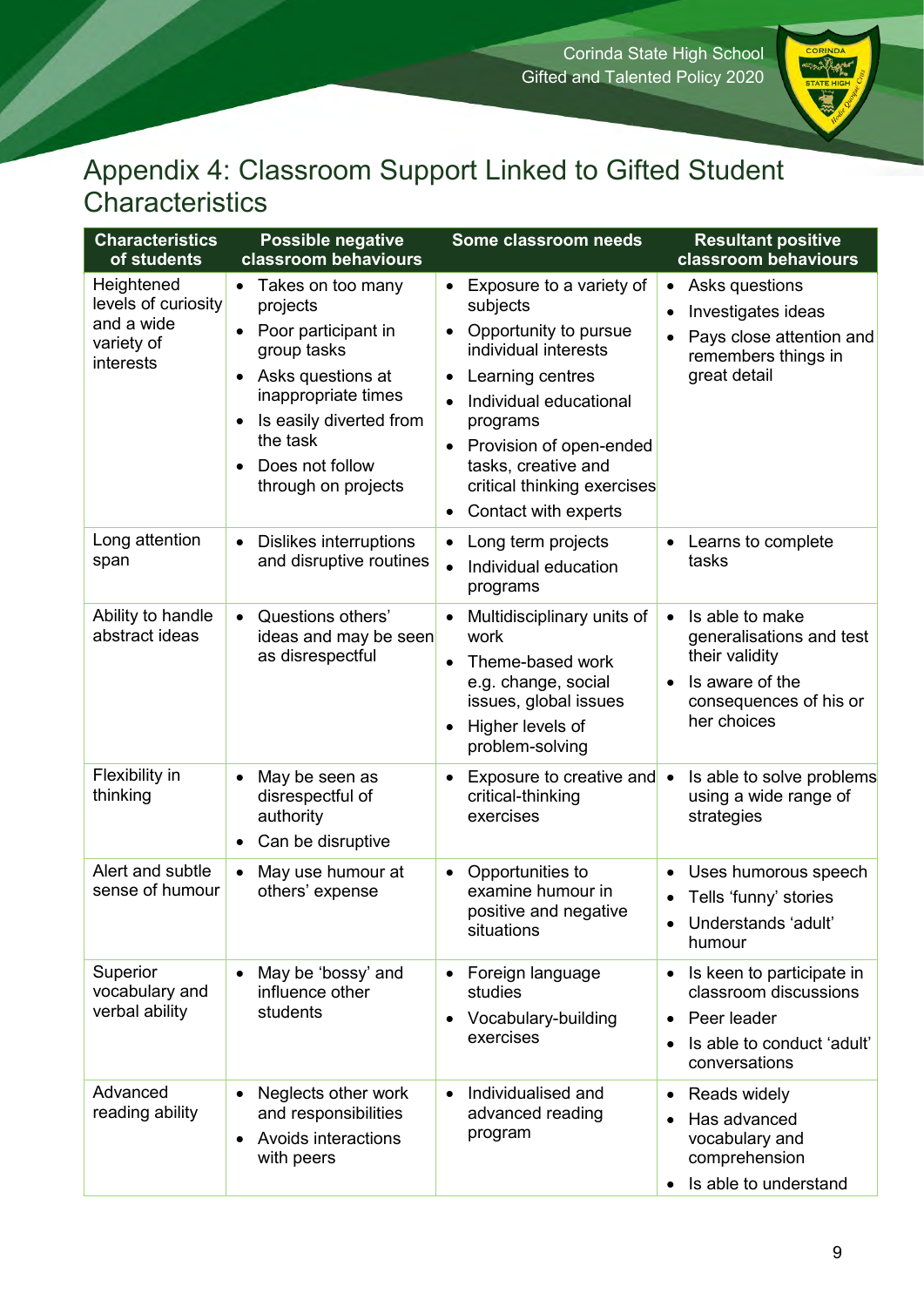

| <b>Characteristics</b><br>of students                            | <b>Possible negative</b><br>classroom behaviours                                                                                                                                                                                                 | Some classroom needs                                                                                                                                                             | <b>Resultant positive</b><br>classroom behaviours                                                                                                                                       |
|------------------------------------------------------------------|--------------------------------------------------------------------------------------------------------------------------------------------------------------------------------------------------------------------------------------------------|----------------------------------------------------------------------------------------------------------------------------------------------------------------------------------|-----------------------------------------------------------------------------------------------------------------------------------------------------------------------------------------|
|                                                                  |                                                                                                                                                                                                                                                  |                                                                                                                                                                                  | complex and abstract<br>relationships                                                                                                                                                   |
| <b>Fast learner</b>                                              | Finishes quickly and<br>$\bullet$<br>becomes disruptive<br>'Showing off'<br>$\bullet$                                                                                                                                                            | Move beyond core<br>$\bullet$<br>curriculum<br>Curriculum compacting<br>٠<br>Acceleration<br>$\bullet$                                                                           | Learns the core content<br>and skills quickly                                                                                                                                           |
| <b>Excellent</b><br>retention of<br>knowledge                    | Attempts to control the<br>$\bullet$<br>class                                                                                                                                                                                                    | • Presentation of materials •<br>from memory<br>General knowledge<br>$\bullet$<br>exercises                                                                                      | Has accurate recall of<br>facts, details and events                                                                                                                                     |
| Independent                                                      | Avoids discussions and<br>$\bullet$<br>group work<br>Dislikes working with<br>$\bullet$<br>others<br>Is uncooperative in<br>$\bullet$<br>group situations                                                                                        | Independent study<br>$\bullet$<br>projects<br>Development of<br>$\bullet$<br>organisational strategies<br>Flexible timetabling<br>$\bullet$<br>Learning centres<br>٠             | Develops research and<br>study skills<br>Presents and records<br>work using multiple<br>resources<br>Is self-directed                                                                   |
| High level of<br>personal<br>responsibility and<br>commitment    | <b>Frustration with</b><br>$\bullet$<br>personal performance<br>- self critical<br>Perfectionism<br>$\bullet$<br>Frustration when<br>$\bullet$<br>working with others<br>who do not meet<br>his/her expectations                                 | Mentoring<br>$\bullet$<br>Develop goal setting<br>$\bullet$<br>abilities<br>Leadership opportunities<br>Encouragement of<br>$\bullet$<br>intellectual risk taking                | Is able to set realistic<br>$\bullet$<br>goals<br>Learns self-acceptance<br>٠<br>Is tolerant of others<br>$\bullet$<br>Is an active and positive<br>team member                         |
| Preference for<br>unusual, original<br>and creative<br>responses | Asks pertinent<br>$\bullet$<br>questions<br>Does not accept the<br>$\bullet$<br>status quo<br>Dislikes working in<br>$\bullet$<br>groups<br>Is disorganised and<br>$\bullet$<br>absent-minded<br>Finds decision making<br>$\bullet$<br>difficult | Mentoring<br>٠<br>Acceleration<br>$\bullet$                                                                                                                                      | Asks curious questions<br>$\bullet$<br>Is a high achiever<br>Participates in individual<br>study programs<br>Sees problems as a<br>whole<br>Thoughts and feelings<br>are interconnected |
| Strong feelings<br>and opinions                                  | Appears 'opinionated'<br>$\bullet$<br>Is argumentative<br>$\bullet$<br>Is overly sensitive to<br>$\bullet$<br>the opinions and<br>behaviours of others                                                                                           | • Exposure to other<br>viewpoints<br>Problem-solving<br>$\bullet$<br>activities in the affective<br>domain<br>Discussion of values and<br>$\bullet$<br>morals<br>Philosophy<br>٠ | Is tolerant of other<br>$\bullet$<br>opinions and feelings<br>Develops listening skills                                                                                                 |